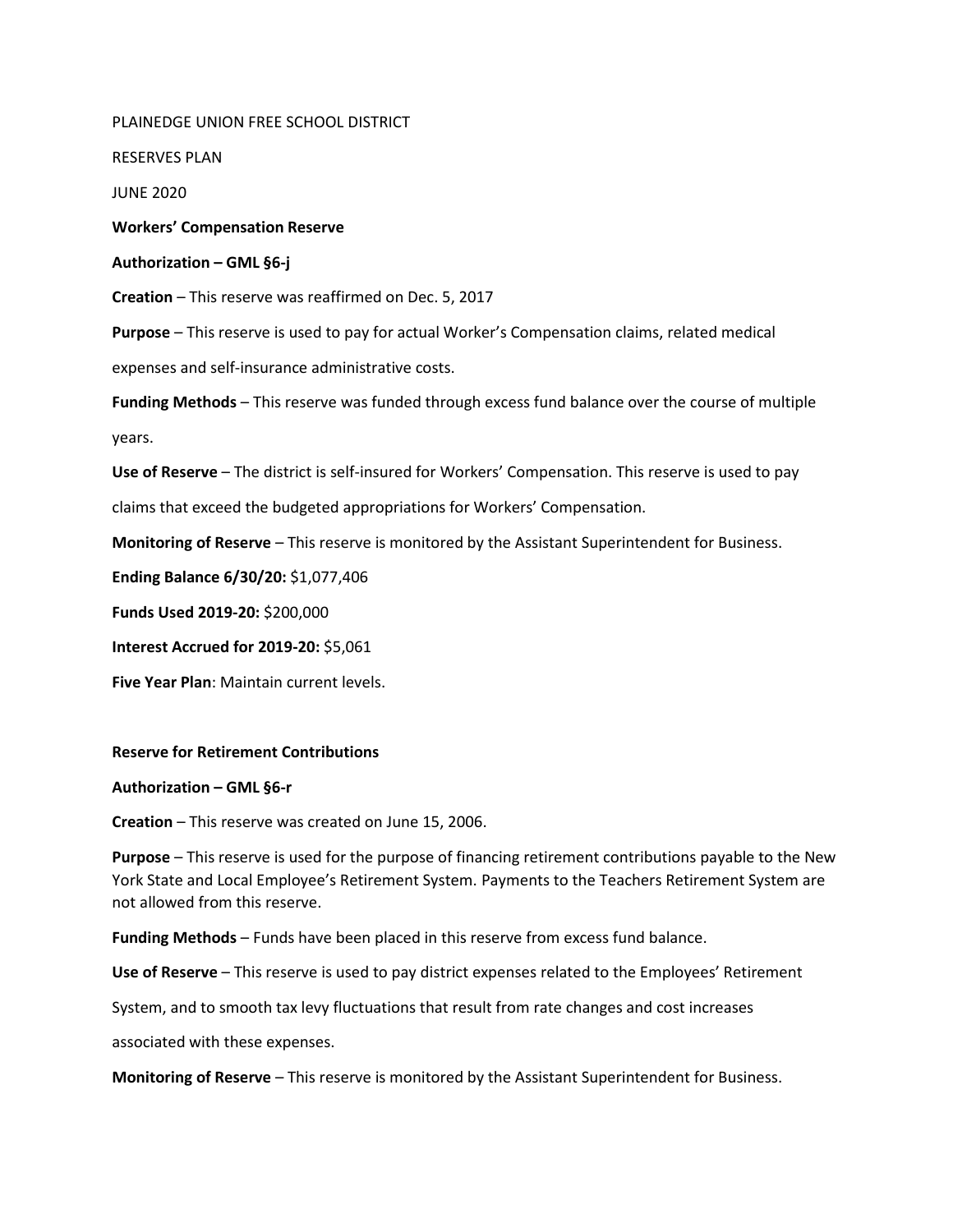**Funding Level** – The reserve balance at June 30, 2020 equals approximately six years' worth of Retirement System billings at the current rate. **Ending Balance 6/30/20:** \$6,121,926 **Funds Used 2019-20**: \$700,000 **Interest Accrued for 2019-20:** \$20,718 **Recommended:** Leave current fund levels

**Five Year Plan:** Maintain current levels.

**Reserve for TRS Contributions**

**Authorization – GML §6-r (sub-fund)**

**Creation** – This reserve was created on May 16, 2019.

**Purpose** – To fund employer retirement contributions payable by any eligible school district to the New York State Teachers Retirement System.

**Funding Methods** – Funds have been placed in this reserve from excess fund balance.

**Use of Reserve** – This reserve is used to pay district expenses related to the Teachers' Retirement System, and to smooth tax levy fluctuations that result from rate changes and cost increases associated with these expenses.

**Monitoring of Reserve** – This reserve is monitored by the Assistant Superintendent for Business.

**Funding Level** – The reserve balance at June 30, 2020 is less than 20% of actual one year of TRS expense.

**Ending Balance 6/30/20**: \$676,113

**Funds Used:** None

**Interest Accrued for 2019-20:** \$1,113

**Recommended:** Continue to fund

**Five Year Plan:** Continue to fund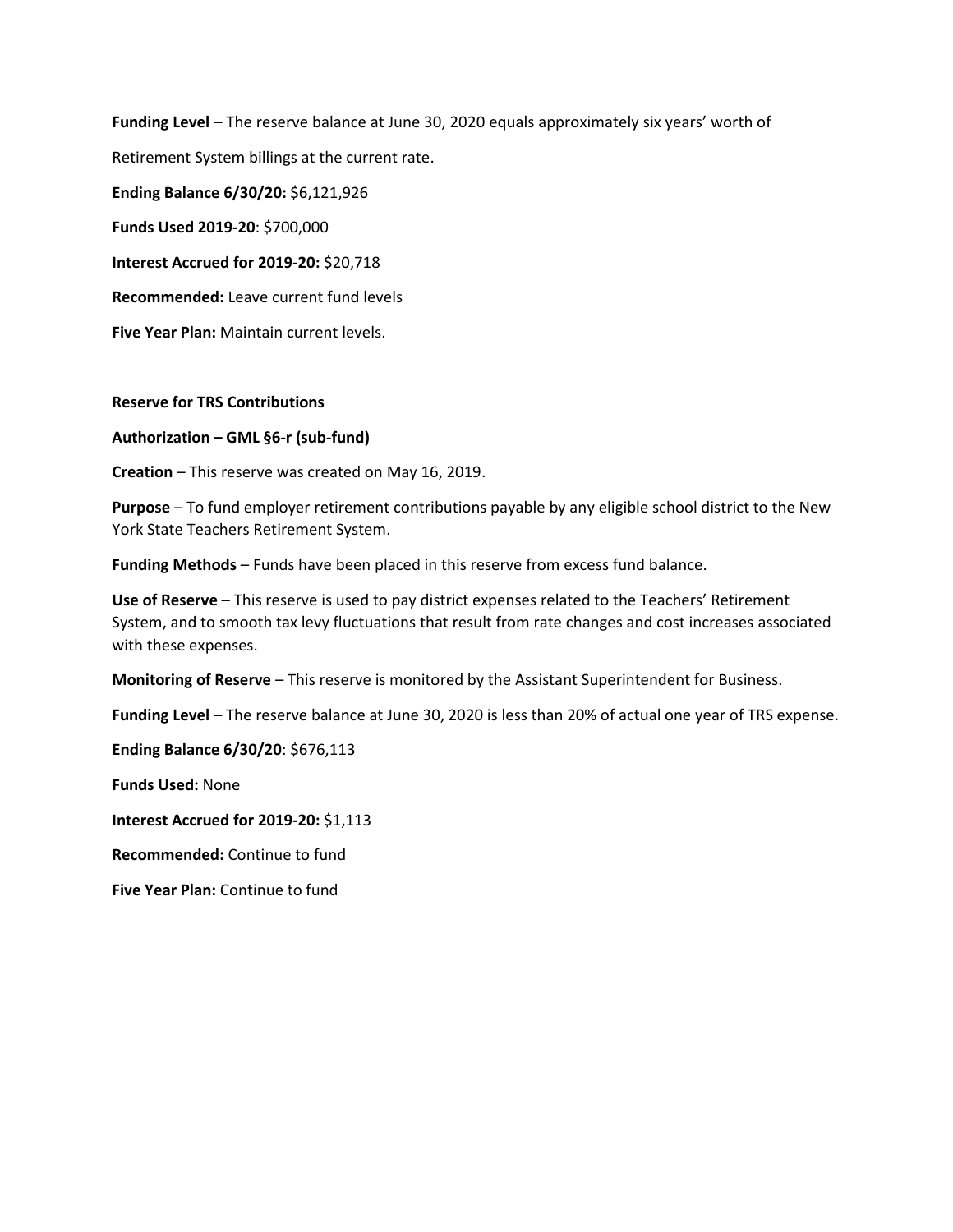# **Reserve for Accrued Employee Benefits Liability**

# **Authorization** – GML §—6-p

**Creation** – This reserve was created on December 5, 2017.

**Purpose** – This reserve is used to reserve funds for the payment of accrued employee benefits primarily based on unused and unpaid sick leave, personal leave, or vacation time due an employee upon termination of the employee's service.

This fund cannot be used to pay for items such as retirement incentives and retiree health insurance.

**Funding Methods** – This reserve was funded from excess fund balance.

**Use of Reserve** – This reserve is used when an employee separates from the District and payment

of accumulated leave is required. This reserve will continue to be used in this manner to make these payments.

**Monitoring of Reserve** – This reserve is monitored by the Assistant Superintendent for Business.

**Funding Level** – This reserve is funded at 100% of the accrued liability for unused accumulated leave time, and will continue to be so.

**Ending Balance 6/30/20:** \$3,826,514

**Funds Used 2019-20:** \$88,652

**Interest Accrued for 2019-20:** \$12,813

**Five Year Plan**: Use funds to pay current liabilities. Maintain at sufficient level to meet liabilities.

#### **Reserve for Unemployment Insurance**

Authorization – GML §6-m

Creation – This reserve was created on June 30, 2006.

Purpose – This reserve is used to reimburse the State for payments made to claimants. The Unemployment Board has changed the methodology for billing school districts for unemployment. The expense will be a fluctuating rate based on payroll expenses, rather than a rate tied to actual costs.

**Funding Methods** – This reserve was funded from excess fund balance.

**Use of Reserve** – The district is self-insured for Unemployment Insurance. This reserve is used to pay claims that exceed budgeted appropriations for unemployment claims and expenses. The district's costs are relatively low and the balance in this reserve has been stable for several years.

**Monitoring of Reserve** – This reserve will be monitored by the Assistant Superintendent for

Business in conjunction with other central office administrators to assess the potential for incurring unemployment claims.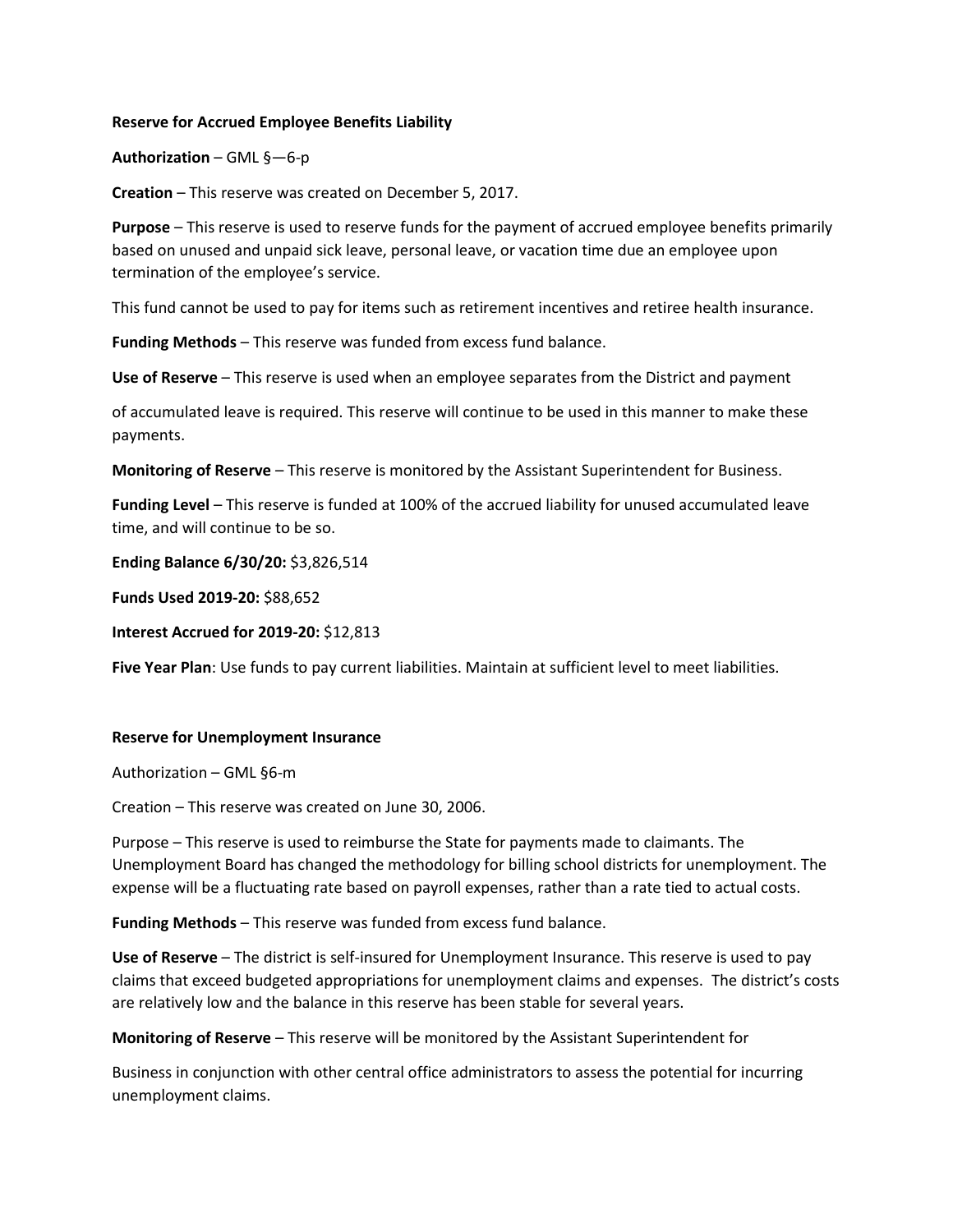**Funding Level** – This reserve was funded at \$605,000 in 2007 and increased over the years to \$3,117,168 in 2017. In 2018 \$2,000,000 from this reserve was used to fund the Capital Reserve III. At this time, the funds in this reserve are deemed appropriate.

**Ending Balance 6/30/20:** \$1,183,372

**Funds Used 6/30/20**: \$19,323

**Interest Accrued for 2019-20:** \$3,869

**Five Year Plan:** Maintain at sufficient level to meet liabilities.

# **Capital Reserve II** 05/15/2015

Authorization – ED Law §3651

Creation – In May 2015, the voters approved a proposition authorizing the District to create a capital (general construction) reserve fund for the purpose of specifically described district-wide improvements. The reserve has a probable term of ten years, and an ultimate funding amount of \$25,000,000. The funding each year shall not exceed \$2,500,000. The reserve was initially funded with \$2,600,000 from the workers' compensation reserve, \$2,500,000 from the retirement contribution reserve, and \$1,522,734 from the insurance reserve, by resolution of the Board in May 2015. This reserve has been funded by the District in the amount of \$20,686,404. Voters have authorized the use of \$18,228,556 for authorized capital projects. The reserve has earned \$53,314 in interest.

Use of Reserve – Expenditures may be made from the reserve only for a specific purpose further authorized by the voters.

**Monitoring of Reserve** – This reserve will be monitored by the Assistant Superintendent for

Business. **Ending Balance 6/30/20:** \$2,511,162 **Funding 2019-20:** \$2,139,817 **Funds Used 2019-20:** \$3,336,147 **Interest Accrued for 2019-20:** \$12,659